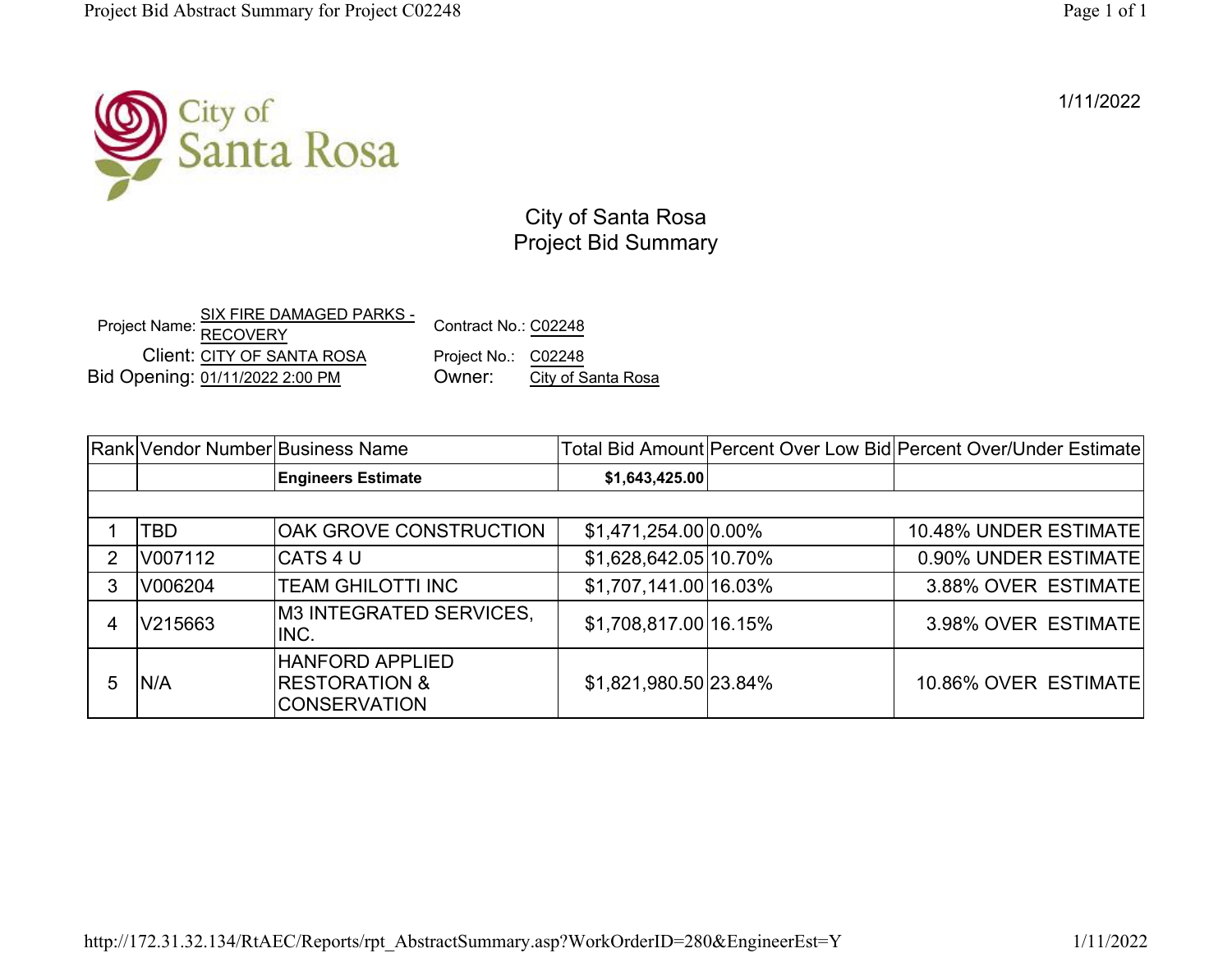## **City of Santa Rosa Project Bid Abstract**

| <b>Project Name: SIX FIRE DAMAGED PARKS -</b> | <b>Contract No.: C02248</b> |                           |  |  |
|-----------------------------------------------|-----------------------------|---------------------------|--|--|
|                                               |                             |                           |  |  |
| <b>Client: CITY OF SANTA ROSA</b>             | <b>Project No.:</b>         | C02248                    |  |  |
| Bid Opening: 01/11/2022 2:00 PM               | Owner:                      | <b>City of Santa Rosa</b> |  |  |
|                                               |                             |                           |  |  |

|                | Project: C02248 - SIX FIRE DAMAGED PARKS - RECOVERY |                                                            |           |                | <b>Engineers Estimate</b>                                                     |                     | <b>OAK GROVE</b><br>CONSTRUCTION |                    | CATS 4 U          |                    |
|----------------|-----------------------------------------------------|------------------------------------------------------------|-----------|----------------|-------------------------------------------------------------------------------|---------------------|----------------------------------|--------------------|-------------------|--------------------|
| Line No.IItem  |                                                     |                                                            | Units     |                | Quantity Unit Price                                                           | <b>Total Price</b>  | Unit Price                       | <b>Total Price</b> | <b>Unit Price</b> | <b>Total Price</b> |
|                |                                                     | 120100 TRAFFIC CONTROL                                     | LS        |                | \$85,000.00                                                                   | \$85,000,00         | \$24,620.00                      | \$24,620.00        | \$22,388.00       | \$22,388,00        |
| $\overline{2}$ |                                                     | 074020 WATER POLLUTION CONTROL                             | LS        |                | \$70,000.00                                                                   | \$70,000,00         | \$19,300.00                      | \$19,300.00        | \$59,327.00       | \$59,327.00        |
| 3              | 9990.<br>04691                                      | <b>CLEAN CONCRETE</b>                                      | LS        |                | \$1,500.00                                                                    | \$1,500.00          | \$625.00                         | \$625.00           | \$3,595.00        | \$3,595.00         |
| 14             | 9990.<br>06514                                      | <b>REPAIR PAVERS</b>                                       | LS        | $\overline{1}$ | \$3,000.00                                                                    | \$3,000.00          | \$5,900.00                       | \$5,900.00         | \$4,584.00        | \$4,584.00         |
| 5              |                                                     | 833000 REFINISH METAL FURNISHINGS                          | LF        | 125            | \$125.00                                                                      | \$15,625.00         | \$75.00                          | \$9,375.00         | \$255.00          | \$31.875.00        |
| 6              |                                                     | 152422 REFINISH EXISTING BOLLARD                           | EA        | 9              | \$500.00                                                                      | \$4,500.00          | \$350.00                         | \$3,150.00         | \$1,090.00        | \$9,810.00         |
| 17             | 9990.<br>04284                                      | <b>RELOCATE EXISTING BENCH</b>                             | EA        | $\overline{2}$ | \$1,000.00                                                                    | \$2,000.00          | \$1,030.00                       | \$2,060.00         | \$2,682.00        | \$5,364.00         |
| 8              |                                                     | 731501 REMOVE AND REPLACE EXISTING WHEEL STOPS             | EA        | Δ              | \$200.00                                                                      | \$800.00            | \$452.00                         | \$1,808.00         | \$742.00          | \$2,968.00         |
| l9             |                                                     | 160101 CLEARING AND GRUBBING                               | LS        |                | \$30,000.00                                                                   | \$30,000.00         | \$67,585.00                      | \$67,585.00        | \$65,733.00       | \$65,733.00        |
| 110            |                                                     | 204099 EARTHWORK EXCAVATION & FINE GRADING (F)             | CY        | 45             | \$500.00                                                                      | \$22,500.00         | \$826.00                         | \$37,170.00        | \$792.00          | \$35,640.00        |
| 11             |                                                     | 190101 EXCAVATION IN TREE DRIPLINE                         | LS        |                | \$5,000.00                                                                    | \$5,000.00          | \$3,160.00                       | \$3,160.00         | \$21,407.00       | \$21,407.00        |
| 12             | 204042 TURF                                         |                                                            | SF        | 43720          | \$1.75                                                                        | \$76,510.00         | \$1.60                           | \$69,952.00        | \$1.74            | \$76,072.80        |
| 13             |                                                     | 160120 SUPPLY AND PLANT 5 GALLON SHRUB AND GROUND COVER EA |           | 362            | \$45.00                                                                       | \$16,290.00         | \$66.50                          | \$24,073.00        | \$60.00           | \$21,720.00        |
| 14             | 9990.<br>02562                                      | 90-DAY LANDSCAPE MAINTENANCE & ESTABLISHMENT               | <b>LS</b> |                | \$27,500,00                                                                   | \$27,500.00         | \$6,510.00                       | \$6,510.00         | \$6,500.00        | \$6,500.00         |
| 15             |                                                     | 202011 MULCH PATHWAY                                       | CY        | 215            |                                                                               | \$75.00 \$16.125.00 | \$103.00                         | \$22,145.00        | \$98.00           | \$21,070.00        |
| 16             |                                                     | 208000 IRRIGATION SYSTEM                                   | LS        |                | \$170,000.00 \$170,000.00 \$146,375.00 \$146,375.00 \$159,600.00 \$159,600.00 |                     |                                  |                    |                   |                    |
| 17             |                                                     | 568008 PARK RULES SIGNS                                    | EA        | 11             | \$2,500.00                                                                    | \$27,500.00         | \$2,355.00                       | \$25,905.00        | \$2,202.00        | \$24,222.00        |
| 18             |                                                     | 810110 MONUMENT SIGN - CONCRETE AND METAL                  | EA        |                | \$15,000.00                                                                   | \$15,000.00         | \$22,250.00                      | \$22,250.00        | \$19,623.00       | \$19,623.00        |
| 19             |                                                     | 810110 MONUMENT SIGN - METAL                               | EA        |                | \$5,000.00                                                                    | \$5,000.00          | \$5,225.00                       | \$5,225.00         | \$6,565.00        | \$6,565.00         |
| 20             |                                                     | 568008 ALUMINUM SIGN                                       | EA        | 8              | \$300.00                                                                      | \$2,400.00          | \$340.00                         | \$2,720.00         | \$593.00          | \$4,744.00         |
| 21             |                                                     | 150807 12" STORM DRAIN                                     | LF        | 12             | \$200.00                                                                      | \$2,400.00          | \$187.00                         | \$2,244.00         | \$144.00          | \$1,728.00         |
| 22             |                                                     | 650104 4" STORM DRAIN                                      | LF        | 76             | \$150.00                                                                      | \$11,400.00         | \$96.00                          | \$7,296.00         | \$51.00           | \$3,876.00         |
| 23             |                                                     | 1508074" SUBDRAIN                                          | LF        | 251            | \$100.00                                                                      | \$25,100.00         | \$54.00                          | \$13,554.00        | \$69.00           | \$17,319.00        |
| 24             |                                                     | 150807 12" STORM DRAIN INLETS                              | EA        | Δ              | \$1,200.00                                                                    | \$4,800.00          | \$1,040.00                       | \$4,160.00         | \$1,190.00        | \$4,760.00         |
| 25             |                                                     | 150807 BUBBLE UP DRAIN                                     | EA        | 3              | \$1,200.00                                                                    | \$3,600.00          | \$1,145.00                       | \$3,435.00         | \$1,824.00        | \$5,472.00         |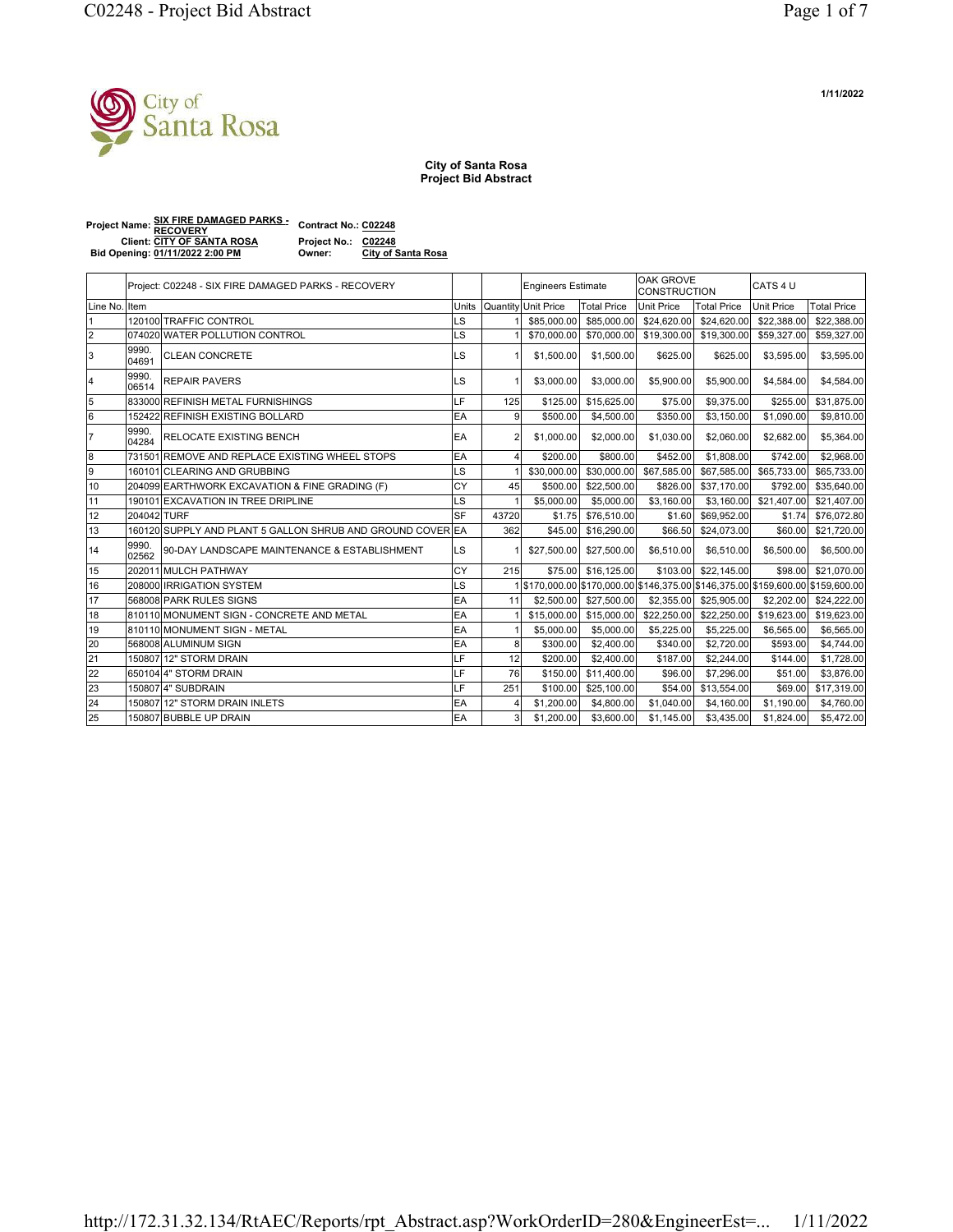|               | Project: C02248 - SIX FIRE DAMAGED PARKS - RECOVERY |                                                   |           |                | <b>Engineers Estimate</b> |                      | <b>OAK GROVE</b><br><b>CONSTRUCTION</b> |                    | CATS 4 U          |                    |
|---------------|-----------------------------------------------------|---------------------------------------------------|-----------|----------------|---------------------------|----------------------|-----------------------------------------|--------------------|-------------------|--------------------|
| Line No. Item |                                                     |                                                   | Units     |                | Quantity Unit Price       | <b>Total Price</b>   | <b>Unit Price</b>                       | <b>Total Price</b> | <b>Unit Price</b> | <b>Total Price</b> |
| 26            |                                                     | 719600 TRENCH BRACING AND SHORING                 | lls       | $\mathbf{1}$   | \$1,000.00                | \$1,000.00           | \$1,900.00                              | \$1,900.00         | \$2,500.00        | \$2,500.00         |
| 27            |                                                     | 401000 CONCRETE PAVEMENT                          | lsF       | 925            | \$20.00                   | \$18,500.00          | \$27.40                                 | \$25,345.00        | \$30.506          | \$28,218.05        |
| 28            |                                                     | 250101 CONCRETE PAVEMENT - INTEGRAL COLOR         | <b>SF</b> | 1937           | \$25.00                   | \$48,425.00          | \$30.00                                 | \$58,110.00        | \$31.00           | \$60,047.00        |
| 29            |                                                     | 150620 PLAYGROUND RAMP                            | EA        | $\overline{2}$ | \$4,000.00                | \$8,000.00           | \$6,040.00                              | \$12,080.00        | \$3,879.00        | \$7,758.00         |
| 30            | 731501 CURB                                         |                                                   | LF        | 12             | \$50.00                   | \$600.00             | \$176.00                                | \$2,112.00         | \$272.00          | \$3,264.00         |
| 31            |                                                     | 129510 CONCRETE STAIRWAY                          | LS        | $\mathbf{1}$   | \$50,000.00               | \$50,000.00          | \$97,300.00                             | \$97,300.00        | \$79,726.00       | \$79,726.00        |
| 32            | 9990.<br>04883                                      | STAIRWAY HANDRAILS                                | LF        | 99             | \$200.00                  | \$19,800.00          | \$270.00                                | \$26,730.00        | \$406.00          | \$40,194.00        |
| 33            |                                                     | 800001 METAL FENCE                                | lLF       | 61             | \$200.00                  | \$12,200.00          | \$435.00                                | \$26,535.00        | \$332.50          | \$20,282.50        |
| 34            | 800701                                              | 36" SPLIT RAIL WOOD FENCE                         | LF        | 1903           |                           | \$75.00 \$142,725.00 | \$56.00                                 | \$106,568.00       | \$53.35           | \$101,525.05       |
| 35            | 787                                                 | 42" SPLIT RAIL WOOD FENCE                         | LF        | 650            | \$75.00                   | \$48,750.00          | \$136.50                                | \$88,725.00        | \$62.00           | \$40,300.00        |
| 36            | 9990.<br>01830                                      | ELECTRICAL SYSTEM INSTALLATION OR MODIFICATION LS |           | 1              | \$50,000.00               | \$50,000.00          | \$67,600.00                             | \$67,600.00        | \$41,841.00       | \$41,841.00        |
| 37            |                                                     | 666751 INSTALLATION OF PULL BOXES                 | EA        | $\overline{2}$ | \$650.00                  | \$1,300.00           | \$1,050.00                              | \$2,100.00         | \$1,250.00        | \$2,500.00         |
| 38            |                                                     | 860408 LIGHTING SYSTEM                            | LS        | $\mathbf{1}$   | \$47,800.00               | \$47,800.00          | \$27,240.00                             | \$27,240.00        | \$41,554.00       | \$41,554.00        |
| 39            | 9990.<br>04865                                      | POROUS PAVE                                       | <b>SF</b> | 920            | \$15.00                   | \$13,800.00          | \$26.00                                 | \$23,920.00        | \$41.00           | \$37,720.00        |
| 40            | 152422                                              | COLLAPSIBLE BOLLARD TYPE 1                        | EA        | 6              | \$2,000.00                | \$12,000.00          | \$1,145.00                              | \$6,870.00         | \$1,206.00        | \$7,236,00         |
| 41            | 152422                                              | COLLAPSIBLE BOLLARD TYPE 2                        | EA        | $\overline{2}$ | \$2,000.00                | \$4,000.00           | \$1,360.00                              | \$2,720.00         | \$1,630.00        | \$3,260.00         |
| 42            |                                                     | 152422 FIXED BOLLARD                              | EA        | $\overline{4}$ | \$2,000.00                | \$8,000.00           | \$880.00                                | \$3,520.00         | \$1,118.00        | \$4,472.00         |
| 43            |                                                     | 152422 REMOVABLE BOLLARD                          | EA        | $\overline{1}$ | \$2,000.00                | \$2,000.00           | \$1,685.00                              | \$1,685.00         | \$1,800.00        | \$1,800.00         |
| 44            | 9990.<br>04284                                      | <b>BENCH TYPE 1</b>                               | EA        | 5              | \$3,500.00                | \$17,500.00          | \$2,510.00                              | \$12,550.00        | \$4,693.00        | \$23,465.00        |
| 45            | 9990.<br>04284                                      | <b>BENCH TYPE 2</b>                               | EA        | 1              | \$2,500.00                | \$2,500.00           | \$2,150.00                              | \$2,150.00         | \$5,121.00        | \$5,121.00         |
| 46            | 9990.<br>04283                                      | PICNIC TABLE TYPE 1                               | EA        | $\overline{2}$ | \$3,500.00                | \$7,000.00           | \$3,005.00                              | \$6,010.00         | \$7,178.00        | \$14,356.00        |
| 47            | 9990.<br>04283                                      | PICNIC TABLE TYPE 2                               | EA        | 3              | \$3,500.00                | \$10,500.00          | \$2,825.00                              | \$8,475.00         | \$7,178.00        | \$21,534.00        |
| 48            | 9990.<br>04283                                      | PICNIC TABLE TYPE 3                               | EA        | 1              | \$4,000.00                | \$4,000.00           | \$5,445.00                              | \$5,445.00         | \$9,640.00        | \$9,640.00         |
| 49            | 9990.<br>04283                                      | PICNIC TABLE TYPE 4                               | <b>EA</b> | 2              | \$4,500.00                | \$9,000.00           | \$5,580.00                              | \$11,160.00        | \$9,640.00        | \$19,280.00        |
| 50            | 206003                                              | COMMUNITY BOARD                                   | EA        | $\mathbf{1}$   | \$15,000.00               | \$15,000.00          | \$12,000.00                             | \$12,000.00        | \$28,485.00       | \$28,485.00        |
| 51            | 9990.<br>04869                                      | <b>BARBEQUE</b>                                   | EA        | 1              | \$3,000.00                | \$3,000.00           | \$2,810.00                              | \$2,810.00         | \$5,435.00        | \$5,435.00         |
| 52            | 9990.<br>04870                                      | TRASH RECEPTACLES                                 | EA        | 6              | \$2,500.00                | \$15,000.00          | \$1,820.00                              | \$10,920.00        | \$2,800.00        | \$16,800.00        |
| 53            | 9990.<br>04870                                      | RECYCLING RECEPTACLES                             | EA        | 6              | \$2,500.00                | \$15,000.00          | \$1,820.00                              | \$10,920.00        | \$2,800.00        | \$16,800.00        |
| 54            | 9990.<br>04870                                      | COMPOST RECEPTACLE                                | EA        | 6              | \$2,500.00                | \$15,000.00          | \$1,820.00                              | \$10,920.00        | \$2,800.00        | \$16,800.00        |
| 55            | 9990.<br>04286                                      | <b>DRINKING FOUNTAINS</b>                         | <b>EA</b> | 4              | \$8,000.00                | \$32,000.00          | \$4,360.00                              | \$17,440.00        | \$7,770.00        | \$31,080.00        |
| 56            | 74545                                               | DRINKING FOUNTAIN SUMP                            | EA        | $\overline{2}$ | \$3,500.00                | \$7,000.00           | \$2,430.00                              | \$4,860.00         | \$3,413.00        | \$6,826.00         |
| 57            | 9990.<br>06492                                      | <b>BASKETBALL HOOP</b>                            | EA        | $\mathbf{1}$   | \$6,000.00                | \$6,000.00           | \$5,625.00                              | \$5,625.00         | \$12,227.00       | \$12,227.00        |
| 58            | 72201                                               | SUPPLY & PLACE LANDSCAPE BOULDERS                 | EA        | 4              | \$450.00                  | \$1,800.00           | \$700.00                                | \$2,800.00         | \$1,033.00        | \$4,132.00         |
| 59            | 72201                                               | PLACE EXISTING LANDSCAPE BOULDERS                 | EA        | $\overline{2}$ | \$400.00                  | \$800.00             | \$435.00                                | \$870.00           | \$1,033.00        | \$2,066.00         |
| 60            | 9990.<br>06493                                      | AGES 2-5 PLAYGROUND                               | LS        |                | \$63,000.00               | \$63,000.00          | \$69,410.00                             | \$69,410.00        | \$79,350.00       | \$79,350.00        |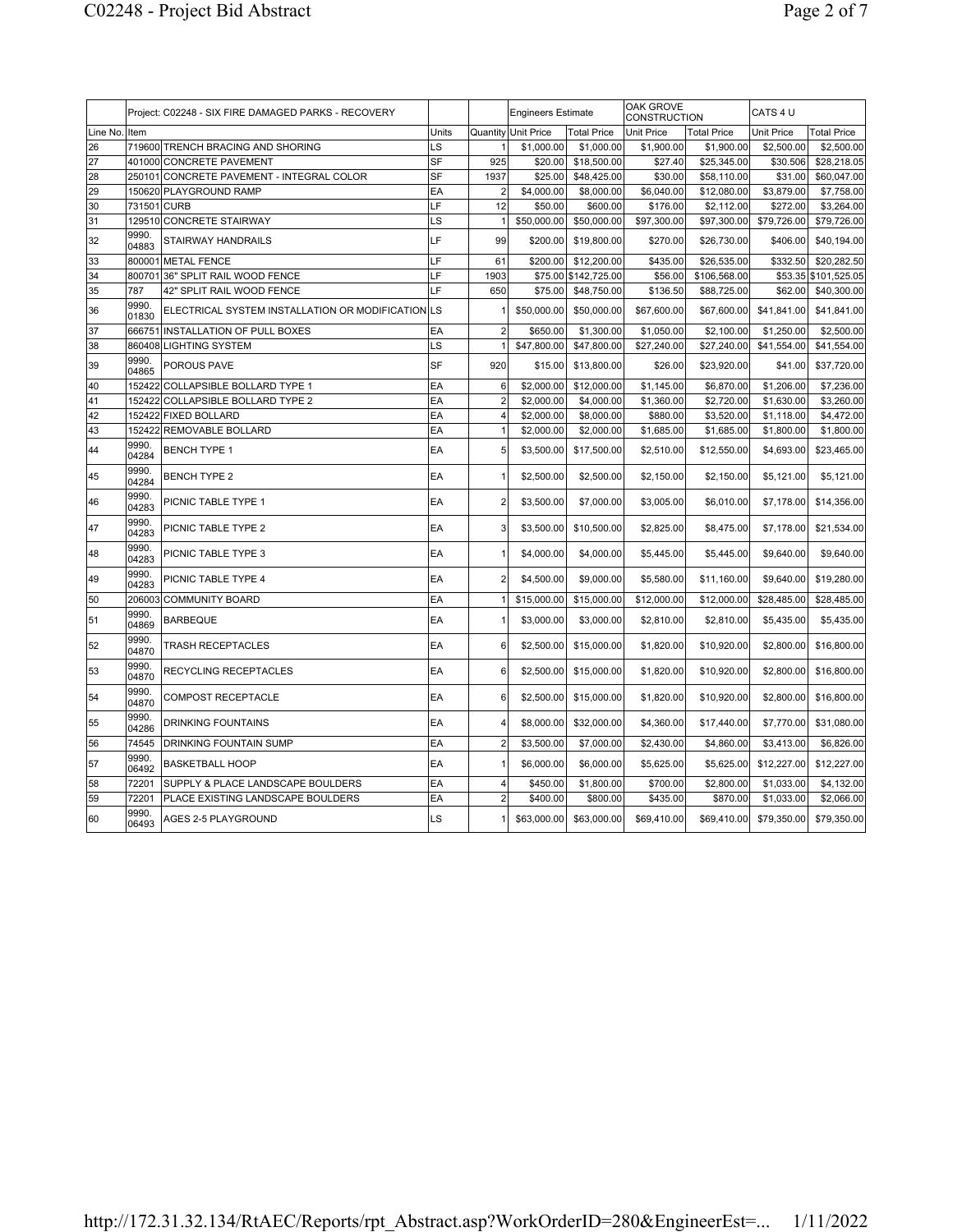|                | Project: C02248 - SIX FIRE DAMAGED PARKS - RECOVERY |                                              |            |     | Engineers Estimate  |                    | OAK GROVE<br><b>CONSTRUCTION</b> |                    | ICATS 4 U   |                    |  |
|----------------|-----------------------------------------------------|----------------------------------------------|------------|-----|---------------------|--------------------|----------------------------------|--------------------|-------------|--------------------|--|
| Line No. Iltem | <b>Units</b>                                        |                                              |            |     | Quantity Unit Price | <b>Total Price</b> | Unit Price                       | <b>Total Price</b> | Unit Price  | <b>Total Price</b> |  |
| 61             | 9990.<br>06494                                      | AGES 5-12 PLAYGROUND                         | LS         |     | 15117,000.00        | \$117,000.00       | \$69,410.00                      | \$69,410.00        | \$79,350.00 | \$79,350.00        |  |
| 62             | 9990.<br>06495                                      | PLAYGROUND SURFACING                         | <b>ICY</b> | 78  | \$100.00            | \$7,800.00         | \$107.00                         | \$8,346.00         | \$88.00     | \$6,864.00         |  |
| 63             |                                                     | 720002 DRAIN ROCK AT PLAYGROUND              | lcy        | 19  | \$200.00            | \$3,800.00         | \$173.00                         | \$3,287.00         | \$476.00    | \$9,044.00         |  |
| 64             | 9990.<br>06496                                      | <b>DEMOLITION AND REMOVAL</b>                | lls        |     | 15110.000.00        | \$110,000.00       | \$49,565.00                      | \$49,565.00        | \$36,766.00 | \$36,766.00        |  |
| 65             | 9990.<br>06497                                      | 1" IRRIGATION WATER SERVICE WITH BACKFLOW EA |            |     | \$15,000.00         | \$15,000.00        | \$6,500.00                       | \$6,500.00         | \$6,413.00  | \$6,413.00         |  |
| 66             |                                                     | 206851 3/4" WATER SERVICE WITH BACKFLOW      | EA         |     | \$10,000.00         | \$10,000.00        | \$6,300.00                       | \$6,300.00         | \$6,173.00  | \$6,173.00         |  |
| 67             | 9990.<br>06498                                      | 1-1/4" PVC WATER PIPE                        | LF         | 891 | \$25.00             | \$22,275.00        | \$24.00                          | \$21,384.00        | \$11.15     | \$9,934.65         |  |
| 68             |                                                     | 208420 BACKFLOW DEVICE TESTING               | EA         |     | \$500.00            | \$1,000.00         | \$220.00                         | \$440.00           | \$270.00    | \$540.00           |  |
|                |                                                     |                                              |            |     |                     |                    |                                  |                    |             |                    |  |
|                | Totals for Project C02248                           |                                              |            |     |                     | \$1,643,425.00     | \$1,471,254.00                   |                    |             | \$1,628,642.05     |  |
|                |                                                     | % of Estimate for Project C02248             |            |     |                     |                    |                                  | $-10.48%$          |             | $-0.90%$           |  |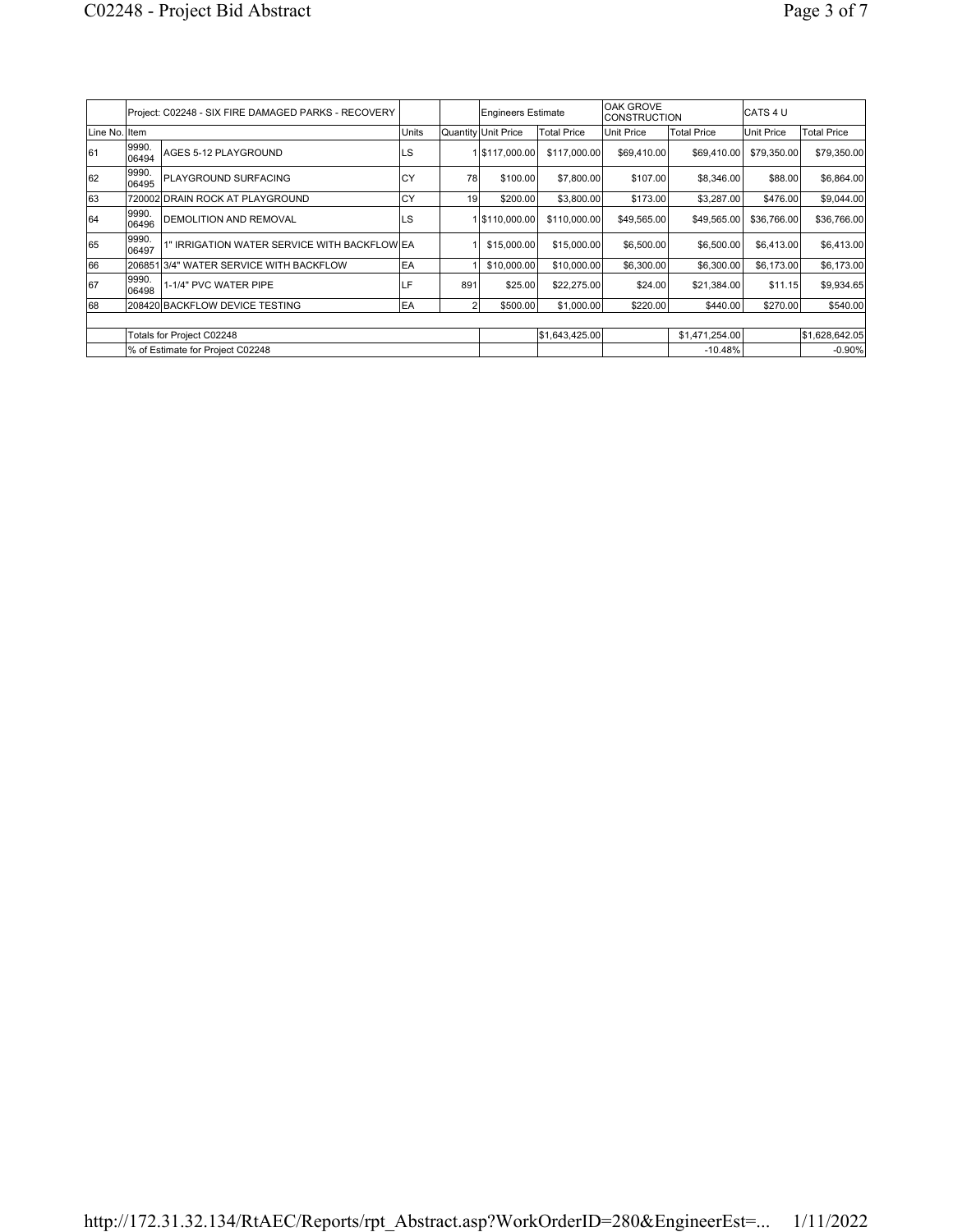|               | Project: C02248 - SIX FIRE DAMAGED PARKS - RECOVERY |                                                            |           |                | <b>Engineers Estimate</b>                                                       |                      | <b>TEAM GHILOTTI INC</b> |                      | M3 INTEGRATED<br>SERVICES, INC. |                      |
|---------------|-----------------------------------------------------|------------------------------------------------------------|-----------|----------------|---------------------------------------------------------------------------------|----------------------|--------------------------|----------------------|---------------------------------|----------------------|
| Line No.IItem |                                                     |                                                            | Units     |                | Quantity Unit Price                                                             | <b>Total Price</b>   | <b>Unit Price</b>        | <b>Total Price</b>   | <b>Unit Price</b>               | <b>Total Price</b>   |
| 11            |                                                     | 120100 TRAFFIC CONTROL                                     | LS        |                | \$85,000.00                                                                     | \$85,000.00          | \$23,165.55              | \$23,165.55          | \$25,000.00                     | \$25,000.00          |
| l2            |                                                     | 074020 WATER POLLUTION CONTROL                             | LS        |                | \$70,000.00                                                                     | \$70,000.00          | \$25,000.00              | \$25,000.00          | \$15,000.00                     | \$15,000.00          |
| 3             | 9990.<br>04691                                      | <b>CLEAN CONCRETE</b>                                      | LS        |                | \$1,500.00                                                                      | \$1,500.00           | \$5,540.00               | \$5,540.00           | \$4,000.00                      | \$4,000.00           |
| 14            | 9990.<br>06514                                      | <b>REPAIR PAVERS</b>                                       | LS        |                | \$3,000.00                                                                      | \$3,000.00           | \$7,300.00               | \$7,300.00           | \$8,000.00                      | \$8,000.00           |
| 5             |                                                     | 833000 REFINISH METAL FURNISHINGS                          | LF        | 125            | \$125.00                                                                        | \$15,625.00          | \$149.00                 | \$18,625.00          | \$85.00                         | \$10,625.00          |
| 6             |                                                     | 152422 REFINISH EXISTING BOLLARD                           | EA        | 9              | \$500.00                                                                        | \$4,500.00           | \$995.00                 | \$8,955.00           | \$210.00                        | \$1,890.00           |
| 17            | 9990.<br>04284                                      | RELOCATE EXISTING BENCH                                    | EA        | $\overline{2}$ | \$1,000.00                                                                      | \$2,000.00           | \$1,510.00               | \$3,020.00           | \$1,100.00                      | \$2,200.00           |
| 8             | 731501                                              | <b>REMOVE AND REPLACE EXISTING WHEEL STOPS</b>             | EA        | $\overline{4}$ | \$200.00                                                                        | \$800.00             | \$948.00                 | \$3,792.00           | \$200.00                        | \$800.00             |
| 5             |                                                     | 160101 CLEARING AND GRUBBING                               | LS        |                | \$30,000.00                                                                     | \$30,000.00          | \$55,500.00              | \$55,500.00          | \$45,000.00                     | \$45,000.00          |
| 10            |                                                     | 204099 EARTHWORK EXCAVATION & FINE GRADING (F)             | CY        | 45             | \$500.00                                                                        | \$22,500.00          | \$887.00                 | \$39,915.00          | \$800.00                        | \$36,000.00          |
| 11            |                                                     | 190101 EXCAVATION IN TREE DRIPLINE                         | LS        |                | \$5,000.00                                                                      | \$5,000.00           | \$41,000.00              | \$41,000.00          | \$8,000.00                      | \$8,000.00           |
| 12            | 204042 TURF                                         |                                                            | SF        | 43720          | \$1.75                                                                          | \$76,510.00          | \$1.80                   | \$78,696.00          | \$2.10                          | \$91,812.00          |
| 13            |                                                     | 160120 SUPPLY AND PLANT 5 GALLON SHRUB AND GROUND COVER EA |           | 362            | \$45.00                                                                         | \$16,290.00          | \$64.00                  | \$23,168.00          | \$55.00                         | \$19,910.00          |
| 14            | 9990.<br>02562                                      | 90-DAY LANDSCAPE MAINTENANCE & ESTABLISHMENT               | <b>LS</b> |                | \$27,500.00                                                                     | \$27,500.00          | \$8,030.00               | \$8,030.00           | \$12,000.00                     | \$12,000.00          |
| 15            |                                                     | 202011 MULCH PATHWAY                                       | CY        | 215            | \$75.00                                                                         | \$16,125,00          | \$107.00                 | \$23,005.00          | \$140.00                        | \$30,100.00          |
| 16            |                                                     | 208000 RRIGATION SYSTEM                                    | LS        |                | 1\\$170,000.00\\$170,000.00\\$156,900.00\\$156,900.00\\$250,000.00\\$250,000.00 |                      |                          |                      |                                 |                      |
| 17            |                                                     | 568008 PARK RULES SIGNS                                    | EA        | 11             | \$2,500.00                                                                      | \$27,500.00          | \$1,965.00               | \$21,615.00          | \$2,500.00                      | \$27,500.00          |
| 18            |                                                     | 810110 MONUMENT SIGN - CONCRETE AND METAL                  | EA        |                | \$15,000.00                                                                     | \$15,000.00          | \$16,070.00              | \$16,070.00          | \$32,000.00                     | \$32,000.00          |
| 19            |                                                     | 810110 MONUMENT SIGN - METAL                               | EA        | 1              | \$5,000.00                                                                      | \$5,000.00           | \$5,777.00               | \$5,777.00           | \$12,000.00                     | \$12,000.00          |
| 20            |                                                     | 568008 ALUMINUM SIGN                                       | EA        | 8              | \$300.00                                                                        | \$2,400.00           | \$857.00                 | \$6,856.00           | \$640.00                        | \$5,120.00           |
| 21            |                                                     | 150807 12" STORM DRAIN                                     | LF        | 12             | \$200.00                                                                        | \$2,400.00           | \$157.00                 | \$1,884.00           | \$180.00                        | \$2,160.00           |
| 22            |                                                     | 650104 4" STORM DRAIN                                      | LF        | 76             | \$150.00                                                                        | \$11,400.00          | \$101.00                 | \$7,676.00           | \$110.00                        | \$8,360.00           |
| 23            |                                                     | 150807 4" SUBDRAIN                                         | LF        | 251            | \$100.00                                                                        | \$25,100.00          | \$71.00                  | \$17,821.00          | \$85.00                         | \$21,335.00          |
| 24            |                                                     | 150807 12" STORM DRAIN INLETS                              | EA        | $\overline{4}$ | \$1,200.00                                                                      | \$4,800.00           | \$955.00                 | \$3,820.00           | \$1,700.00                      | \$6,800.00           |
| 25            |                                                     | 150807 BUBBLE UP DRAIN                                     | EA        | 3              | \$1,200.00                                                                      | \$3,600.00           | \$960.00                 | \$2,880.00           | \$1,600.00                      | \$4,800.00           |
| 26            |                                                     | 719600 TRENCH BRACING AND SHORING                          | LS        | $\mathbf{1}$   | \$1,000.00                                                                      | \$1,000.00           | \$810.00                 | \$810.00             | \$2,000.00                      | \$2,000.00           |
| 27            |                                                     | 401000 CONCRETE PAVEMENT                                   | <b>SF</b> | 925            | \$20.00                                                                         | \$18,500.00          | \$24.10                  | \$22,292.50          | \$35.00                         | \$32,375.00          |
| 28            |                                                     | 250101 CONCRETE PAVEMENT - INTEGRAL COLOR                  | SF        | 1937           | \$25.00                                                                         | \$48,425.00          | \$32.75                  | \$63,436.75          | \$35.00                         | \$67,795.00          |
| 29            |                                                     | 150620 PLAYGROUND RAMP                                     | EA        | $\overline{2}$ | \$4,000.00                                                                      | \$8,000.00           | \$1,740.00               | \$3,480.00           | \$5,000.00                      | \$10,000.00          |
| 30            | 731501 CURB                                         |                                                            | LF        | 12             | \$50.00                                                                         | \$600.00             | \$136.50                 | \$1,638.00           | \$240.00                        | \$2,880.00           |
| 31            |                                                     | 129510 CONCRETE STAIRWAY                                   | LS        |                | \$50,000.00                                                                     | \$50,000.00          | \$82,590.00              | \$82,590.00          | \$60,000.00                     | \$60,000.00          |
| 32            | 9990.<br>04883                                      | STAIRWAY HANDRAILS                                         | LF        | 99             | \$200.00                                                                        | \$19,800.00          | \$257.00                 | \$25,443.00          | \$320.00                        | \$31,680.00          |
| 33            | 800001                                              | <b>METAL FENCE</b>                                         | LF        | 61             | \$200.00                                                                        | \$12,200.00          | \$428.50                 | \$26,138.50          | \$510.00                        | \$31,110.00          |
| 34            |                                                     | 800701 36" SPLIT RAIL WOOD FENCE                           | LF        | 1903           |                                                                                 | \$75.00 \$142,725.00 |                          | \$56.00 \$106,568.00 |                                 | \$60.00 \$114,180.00 |
| 35            | 787                                                 | 42" SPLIT RAIL WOOD FENCE                                  | LF        | 650            |                                                                                 | \$75.00 \$48,750.00  |                          | \$65.33 \$42,464.50  |                                 | \$65.00 \$42,250.00  |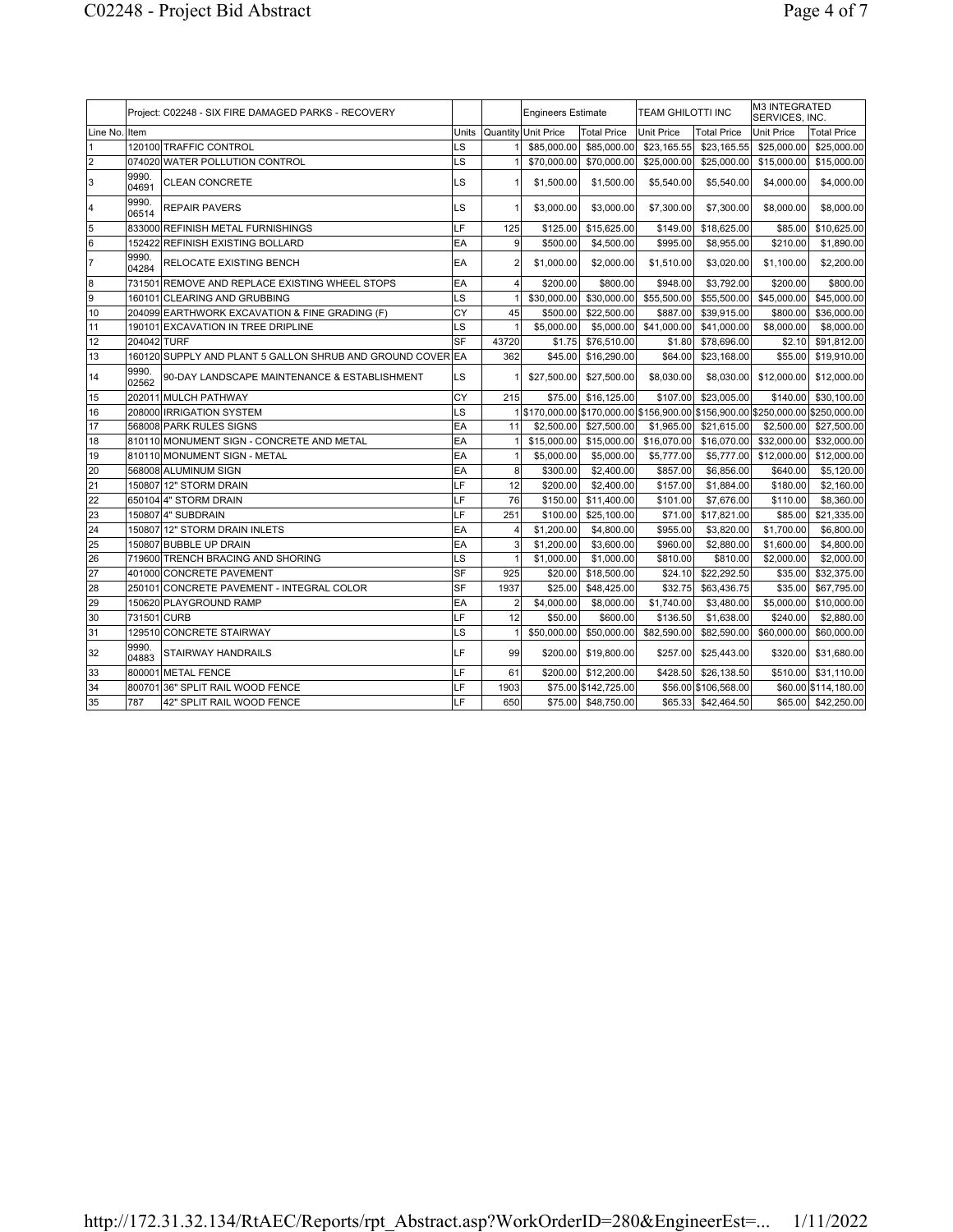|          | Project: C02248 - SIX FIRE DAMAGED PARKS - RECOVERY |                                                   |       |                | <b>Engineers Estimate</b> |                           | <b>TEAM GHILOTTI INC</b> |                    | M3 INTEGRATED<br>SERVICES, INC. |                    |
|----------|-----------------------------------------------------|---------------------------------------------------|-------|----------------|---------------------------|---------------------------|--------------------------|--------------------|---------------------------------|--------------------|
| Line No. | Item                                                |                                                   | Units | Quantity       | <b>Unit Price</b>         | <b>Total Price</b>        | Unit Price               | <b>Total Price</b> | Unit Price                      | <b>Total Price</b> |
| 36       | 9990.<br>01830                                      | ELECTRICAL SYSTEM INSTALLATION OR MODIFICATION LS |       |                | \$50,000.00               | \$50,000.00               | \$51,000.00              | \$51,000.00        | \$52,000.00                     | \$52,000.00        |
| 37       |                                                     | 666751 INSTALLATION OF PULL BOXES                 | EA    | $\overline{2}$ | \$650.00                  | \$1,300.00                | \$3,955.00               | \$7,910.00         | \$4,000.00                      | \$8,000.00         |
| 38       |                                                     | 860408 LIGHTING SYSTEM                            | LS    |                | \$47,800.00               | \$47,800.00               | \$25,830.00              | \$25,830.00        | \$30,000.00                     | \$30,000.00        |
| 39       | 9990.<br>04865                                      | POROUS PAVE                                       | SF    | 920            | \$15.00                   | \$13,800.00               | \$49.50                  | \$45,540.00        | \$40.00                         | \$36,800.00        |
| 40       |                                                     | 152422 COLLAPSIBLE BOLLARD TYPE 1                 | EA    | 6              | \$2,000.00                | \$12,000.00               | \$1,600.00               | \$9,600.00         | \$1,600.00                      | \$9,600.00         |
| 41       |                                                     | 152422 COLLAPSIBLE BOLLARD TYPE 2                 | EA    | $\overline{2}$ | \$2,000.00                | \$4,000.00                | \$1,600.00               | \$3,200.00         | \$2,400.00                      | \$4,800.00         |
| 42       |                                                     | 152422 FIXED BOLLARD                              | EA    | $\overline{4}$ | \$2,000.00                | \$8,000.00                | \$1,425.00               | \$5,700.00         | \$1,600.00                      | \$6,400.00         |
| 43       |                                                     | 152422 REMOVABLE BOLLARD                          | EA    | $\mathbf{1}$   | \$2,000.00                | \$2,000.00                | \$2,275.00               | \$2,275.00         | \$1,800.00                      | \$1,800.00         |
| 44       | 9990.<br>04284                                      | <b>BENCH TYPE 1</b>                               | EA    | 5              | \$3,500.00                | \$17,500.00               | \$4,955.00               | \$24,775.00        | \$4,500.00                      | \$22,500.00        |
| 45       | 9990.<br>04284                                      | <b>BENCH TYPE 2</b>                               | EA    | $\mathbf{1}$   | \$2,500.00                | \$2,500.00                | \$3,650.00               | \$3,650.00         | \$6,000.00                      | \$6,000.00         |
| 46       | 9990.<br>04283                                      | PICNIC TABLE TYPE 1                               | EA    | $\overline{2}$ | \$3,500.00                | \$7,000.00                | \$6,045.00               | \$12,090.00        | \$5,200.00                      | \$10,400.00        |
| 47       | 9990.<br>04283                                      | PICNIC TABLE TYPE 2                               | EA    | 3              | \$3,500.00                | \$10,500.00               | \$5,955.00               | \$17,865.00        | \$4,500.00                      | \$13,500.00        |
| 48       | 9990.<br>04283                                      | PICNIC TABLE TYPE 3                               | EA    |                | \$4,000.00                | \$4,000.00                | \$7,530.00               | \$7,530.00         | \$5,600.00                      | \$5,600.00         |
| 49       | 9990.<br>04283                                      | PICNIC TABLE TYPE 4                               | EA    | $\overline{2}$ | \$4,500.00                | \$9,000.00                | \$7,330.00               | \$14,660.00        | \$4,500.00                      | \$9,000.00         |
| 50       | 206003                                              | <b>COMMUNITY BOARD</b>                            | EA    |                | \$15,000.00               | \$15,000.00               | \$22,300.00              | \$22,300.00        | \$21,000.00                     | \$21,000.00        |
| 51       | 9990.<br>04869                                      | <b>BARBEQUE</b>                                   | EA    |                | \$3,000.00                | \$3,000.00                | \$3,485.00               | \$3,485.00         | \$3,500.00                      | \$3,500.00         |
| 52       | 9990.<br>04870                                      | TRASH RECEPTACLES                                 | EA    | 6              | \$2,500.00                | \$15,000.00               | \$3,635.00               | \$21,810.00        | \$2,700.00                      | \$16,200.00        |
| 53       | 9990.<br>04870                                      | RECYCLING RECEPTACLES                             | EA    | 6              | \$2,500.00                | \$15,000.00               | \$3,635.00               | \$21,810.00        | \$2,700.00                      | \$16,200.00        |
| 54       | 9990.<br>04870                                      | <b>COMPOST RECEPTACLE</b>                         | EA    | 6              | \$2,500.00                | \$15,000.00               | \$3,635.00               | \$21,810.00        | \$2,700.00                      | \$16,200.00        |
| 55       | 9990.<br>04286                                      | <b>DRINKING FOUNTAINS</b>                         | EA    | 4              | \$8,000.00                | \$32,000.00               | \$11,975.00              | \$47,900.00        | \$5,000.00                      | \$20,000.00        |
| 56       | 74545                                               | <b>DRINKING FOUNTAIN SUMP</b>                     | EA    | $\overline{2}$ | \$3,500.00                | \$7,000.00                | \$16,000.00              | \$32,000.00        | \$2,500.00                      | \$5,000.00         |
| 57       | 9990.<br>06492                                      | <b>BASKETBALL HOOP</b>                            | EA    | 1              | \$6,000.00                | \$6,000.00                | \$13,000.00              | \$13,000.00        | \$12,000.00                     | \$12,000.00        |
| 58       | 72201                                               | SUPPLY & PLACE LANDSCAPE BOULDERS                 | EA    | $\overline{4}$ | \$450.00                  | \$1,800.00                | \$367.00                 | \$1,468.00         | \$3,000.00                      | \$12,000.00        |
| 59       | 72201                                               | PLACE EXISTING LANDSCAPE BOULDERS                 | EA    | $\overline{2}$ | \$400.00                  | \$800.00                  | \$305.00                 | \$610.00           | \$1,600.00                      | \$3,200.00         |
| 60       | 9990.<br>06493                                      | AGES 2-5 PLAYGROUND                               | LS    |                | \$63,000.00               | \$63,000.00               | \$46,555.00              | \$46,555.00        | \$85,000.00                     | \$85,000.00        |
| 61       | 9990.<br>06494                                      | AGES 5-12 PLAYGROUND                              | LS    |                | 1 \$117,000.00            | \$117,000.00              | \$91,100.00              |                    | \$91,100.00 \$125,000.00        | \$125,000.00       |
| 62       | 9990.<br>06495                                      | PLAYGROUND SURFACING                              | CY    | 78             | \$100.00                  | \$7,800.00                | \$287.00                 | \$22,386.00        | \$120.00                        | \$9,360.00         |
| 63       |                                                     | 720002 DRAIN ROCK AT PLAYGROUND                   | CY    | 19             | \$200.00                  | \$3,800.00                | \$321.00                 | \$6,099.00         | \$400.00                        | \$7,600.00         |
| 64       | 9990.<br>06496                                      | DEMOLITION AND REMOVAL                            | LS    |                | 15110,000.00              | \$110,000.00 \$128,555.00 |                          | \$128,555.00       | \$25,000.00                     | \$25,000.00        |
| 65       | 9990.<br>06497                                      | 1" IRRIGATION WATER SERVICE WITH BACKFLOW         | EA    |                | \$15,000.00               | \$15,000.00               | \$5,033.00               | \$5,033.00         | \$8,500.00                      | \$8,500.00         |
| 66       |                                                     | 206851 3/4" WATER SERVICE WITH BACKFLOW           | EA    | $\mathbf{1}$   | \$10,000.00               | \$10,000.00               | \$4,820.00               | \$4,820.00         | \$8,000.00                      | \$8,000.00         |
| 67       | 9990.<br>06498                                      | 1-1/4" PVC WATER PIPE                             | LF    | 891            | \$25.00                   | \$22,275.00               | \$4.20                   | \$3,742.20         | \$25.00                         | \$22,275.00        |
| 68       |                                                     | 208420 BACKFLOW DEVICE TESTING                    | EA    | $\overline{2}$ | \$500.00                  | \$1,000.00                | \$80.50                  | \$161.00           | \$850.00                        | \$1,700.00         |
|          |                                                     | Totals for Project C02248                         |       |                |                           | \$1,643,425.00            |                          | \$1,707,141.00     |                                 | \$1,708,817.00     |
|          |                                                     | % of Estimate for Project C02248                  |       |                |                           |                           |                          | 3.88%              |                                 | 3.98%              |
|          |                                                     |                                                   |       |                |                           |                           |                          |                    |                                 |                    |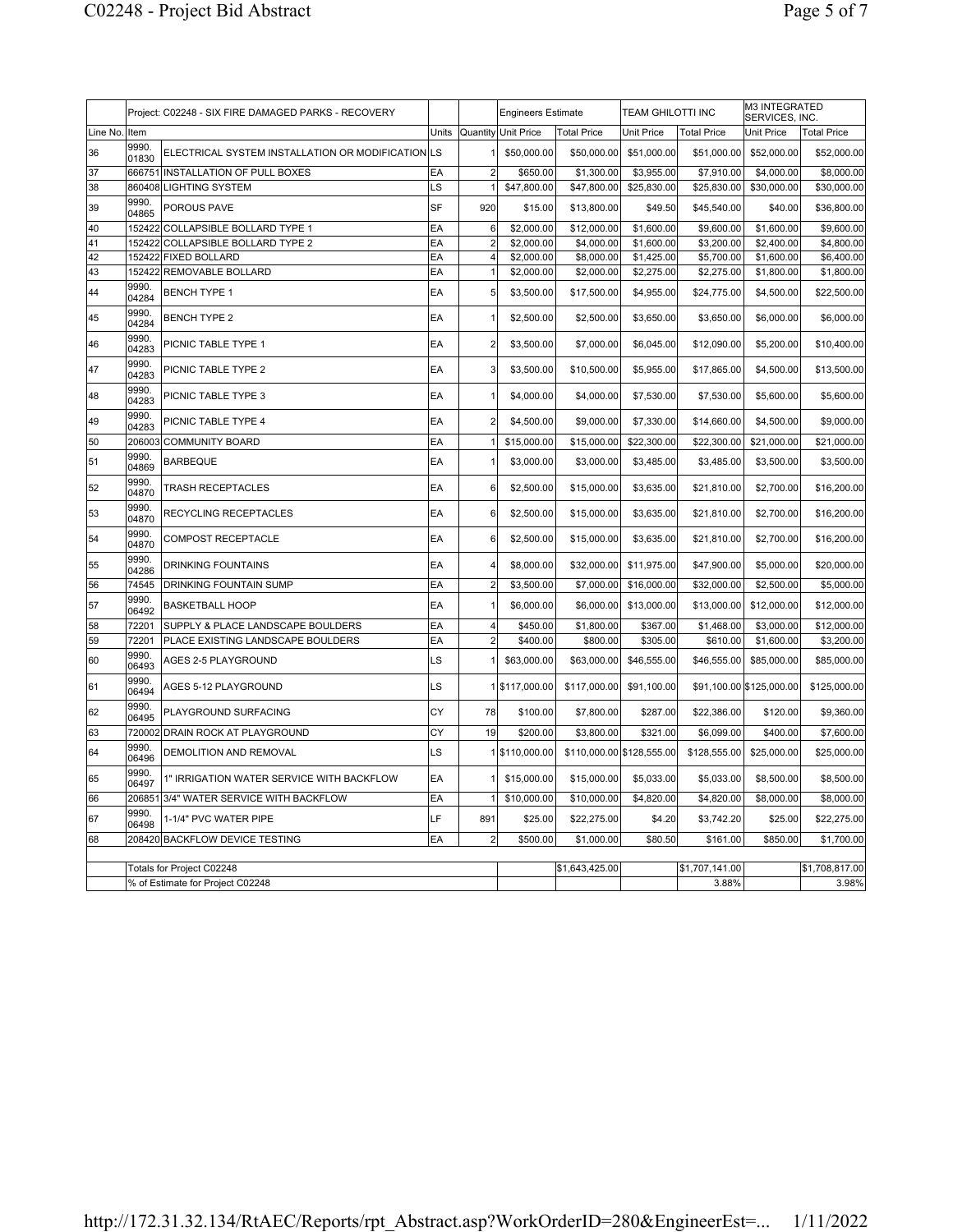|                | Project: C02248 - SIX FIRE DAMAGED PARKS - RECOVERY |                                                            |           |                | <b>Engineers Estimate</b>   |                      | HANFORD APPLIED RESTORATION &<br><b>CONSERVATION</b> |                    |  |
|----------------|-----------------------------------------------------|------------------------------------------------------------|-----------|----------------|-----------------------------|----------------------|------------------------------------------------------|--------------------|--|
| Line No.IItem  |                                                     |                                                            | Units     |                | Quantity Unit Price         | <b>Total Price</b>   | <b>Unit Price</b>                                    | <b>Total Price</b> |  |
| $\overline{1}$ |                                                     | 120100 TRAFFIC CONTROL                                     | LS        |                | \$85,000.00                 | \$85,000.00          | \$25,700.00                                          | \$25,700.00        |  |
| 2              |                                                     | 074020 WATER POLLUTION CONTROL                             | LS        |                | \$70,000.00                 | \$70,000.00          | \$18,200.00                                          | \$18,200.00        |  |
| 3              | 9990.<br>04691                                      | <b>CLEAN CONCRETE</b>                                      | LS        |                | \$1,500.00                  | \$1,500.00           | \$4,500.00                                           | \$4,500.00         |  |
| l4             | 9990.<br>06514                                      | <b>REPAIR PAVERS</b>                                       | LS        |                | \$3,000.00                  | \$3,000.00           | \$8,950.00                                           | \$8,950.00         |  |
| 5              |                                                     | 833000 REFINISH METAL FURNISHINGS                          | LF        | 125            | \$125.00                    | \$15,625.00          | \$88.00                                              | \$11,000.00        |  |
| 6              |                                                     | 152422 REFINISH EXISTING BOLLARD                           | EA        | 9              | \$500.00                    | \$4,500.00           | \$223.00                                             | \$2,007.00         |  |
| 17             | 9990.<br>04284                                      | RELOCATE EXISTING BENCH                                    | EA        | $\overline{2}$ | \$1,000.00                  | \$2,000.00           | \$892.00                                             | \$1,784.00         |  |
| 8              | 731501                                              | <b>REMOVE AND REPLACE EXISTING WHEEL STOPS</b>             | EA        | $\overline{4}$ | \$200.00                    | \$800.00             | \$256.00                                             | \$1,024.00         |  |
| 5              |                                                     | 160101 CLEARING AND GRUBBING                               | LS        |                | \$30,000.00                 | \$30,000.00          | \$23,900.00                                          | \$23,900.00        |  |
| 10             |                                                     | 204099 EARTHWORK EXCAVATION & FINE GRADING (F)             | CY        | 45             | \$500.00                    | \$22,500.00          | \$531.00                                             | \$23,895.00        |  |
| 11             |                                                     | 190101 EXCAVATION IN TREE DRIPLINE                         | LS        |                | \$5,000.00                  | \$5,000.00           | \$21,800.00                                          | \$21,800.00        |  |
| 12             | 204042 TURF                                         |                                                            | <b>SF</b> | 43720          | \$1.75                      | \$76,510.00          | \$1.75                                               | \$76,510.00        |  |
| 13             |                                                     | 160120 SUPPLY AND PLANT 5 GALLON SHRUB AND GROUND COVER EA |           | 362            | \$45.00                     | \$16,290.00          | \$182.00                                             | \$65,884.00        |  |
| 14             | 9990.<br>02562                                      | 90-DAY LANDSCAPE MAINTENANCE & ESTABLISHMENT               | LS        |                | \$27,500.00                 | \$27,500.00          | \$27,700.00                                          | \$27,700.00        |  |
| 15             |                                                     | 202011 MULCH PATHWAY                                       | СY        | 215            | \$75,00                     | \$16,125.00          | \$101.00                                             | \$21,715.00        |  |
| 16             |                                                     | 208000 RRIGATION SYSTEM                                    | LS        |                | 1 \$170,000.00 \$170,000.00 |                      | \$145,900.00                                         | \$145,900.00       |  |
| 17             |                                                     | 568008 PARK RULES SIGNS                                    | EA        | 11             | \$2,500.00                  | \$27,500.00          | \$6,240.00                                           | \$68,640.00        |  |
| 18             |                                                     | 810110 MONUMENT SIGN - CONCRETE AND METAL                  | EA        |                | \$15,000.00                 | \$15,000.00          | \$10,900.00                                          | \$10,900.00        |  |
| 19             |                                                     | 810110 MONUMENT SIGN - METAL                               | EA        | 11             | \$5,000.00]                 | \$5,000.00           | \$4,250.00                                           | \$4,250.00         |  |
| 20             |                                                     | 568008 ALUMINUM SIGN                                       | EA        | 8 <sup>1</sup> | \$300.00                    | \$2,400.00           | \$674.00                                             | \$5,392.00         |  |
| 21             |                                                     | 150807 12" STORM DRAIN                                     | LF        | 12             | \$200.00                    | \$2,400.00           | \$315.00                                             | \$3,780.00         |  |
| 22             |                                                     | 650104 4" STORM DRAIN                                      | LF        | 76             | \$150,00                    | \$11,400.00          | \$100.00                                             | \$7,600.00         |  |
| 23             |                                                     | 1508074" SUBDRAIN                                          | LF        | 251            | \$100.00                    | \$25,100.00          | \$61.50                                              | \$15,436.50        |  |
| 24             |                                                     | 150807 12" STORM DRAIN INLETS                              | EA        | $\frac{4}{ }$  | \$1,200.00                  | \$4,800.00           | \$3,880.00                                           | \$15,520.00        |  |
| 25             |                                                     | 150807 BUBBLE UP DRAIN                                     | EA        | 31             | \$1,200.00                  | \$3,600.00           | \$787.00                                             | \$2,361.00         |  |
| 26             |                                                     | 719600 TRENCH BRACING AND SHORING                          | LS        | 1              | \$1,000.00                  | \$1,000.00           | \$6,020.00                                           | \$6,020.00         |  |
| 27             |                                                     | 401000 CONCRETE PAVEMENT                                   | SF        | 925            | \$20.00                     | \$18,500.00          | \$41.00                                              | \$37,925.00        |  |
| 28             |                                                     | 250101 CONCRETE PAVEMENT - INTEGRAL COLOR                  | SF        | 1937           | \$25.00                     | \$48,425.00          | \$41.00                                              | \$79,417.00        |  |
| 29             |                                                     | 150620 PLAYGROUND RAMP                                     | EA        | $\overline{2}$ | \$4,000.00                  | \$8,000.00           | \$6,930.00                                           | \$13,860.00        |  |
| 30             | 731501 CURB                                         |                                                            | LF        | 12             | \$50.00                     | \$600.00             | \$338.00                                             | \$4,056.00         |  |
| 31             |                                                     | 129510 CONCRETE STAIRWAY                                   | LS        |                | \$50,000.00                 | \$50,000.00          | \$70,500.00                                          | \$70,500.00        |  |
| 32             | 9990.<br>04883                                      | <b>STAIRWAY HANDRAILS</b>                                  | LF        | 99             | \$200.00                    | \$19,800.00          | \$438.00                                             | \$43,362.00        |  |
| 33             | 800001                                              | <b>METAL FENCE</b>                                         | LF        | 61             | \$200.00                    | \$12,200.00          | \$315.00                                             | \$19,215.00        |  |
| 34             |                                                     | 800701 36" SPLIT RAIL WOOD FENCE                           | LF        | 1903           |                             | \$75.00 \$142,725.00 | \$88.00                                              | \$167,464.00       |  |
| 35             | 787                                                 | 42" SPLIT RAIL WOOD FENCE                                  | LF        | 650            | \$75.00                     | \$48,750.00          | \$106.00                                             | \$68,900.00        |  |